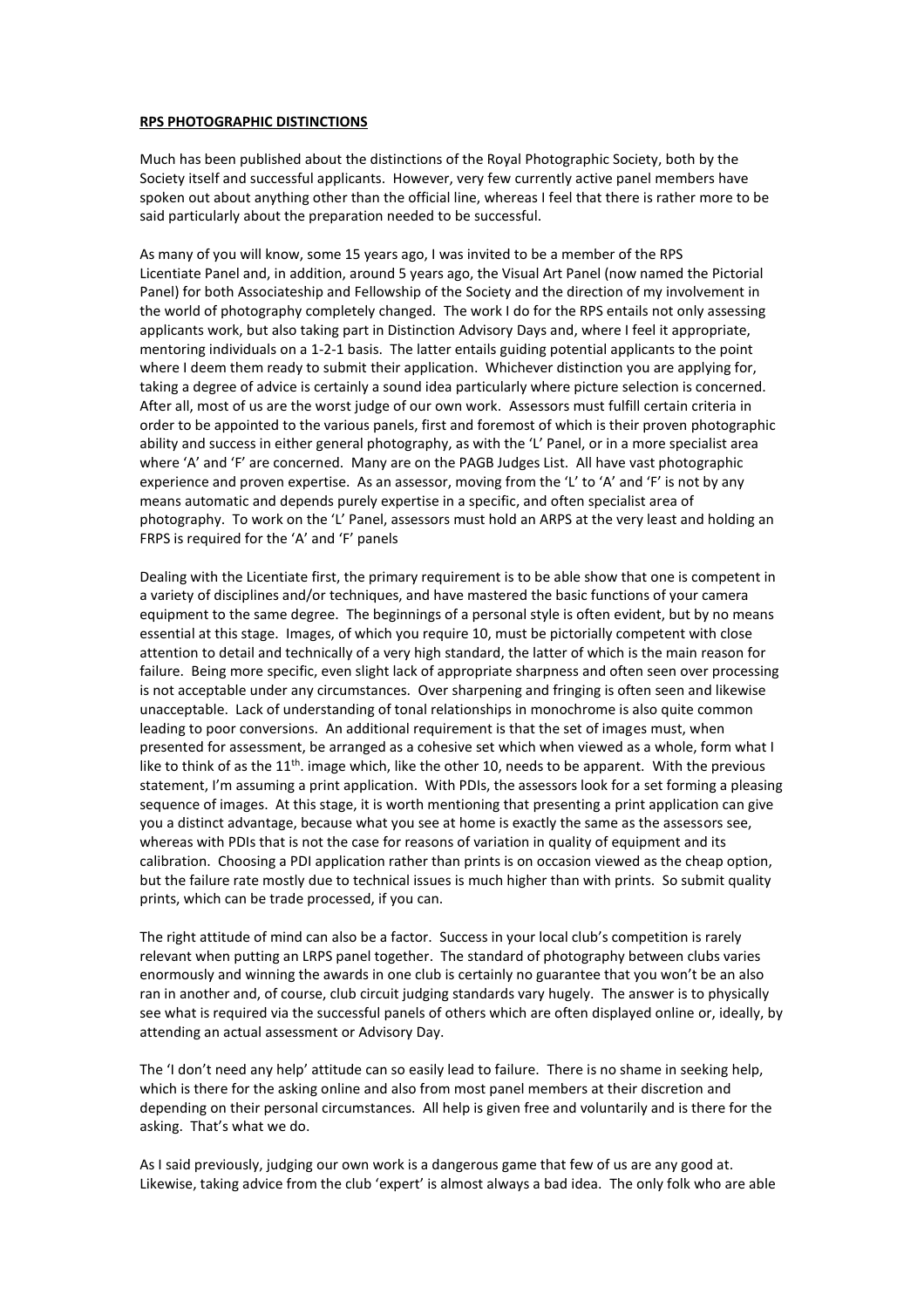to give you advice based on experience and an intimate knowledge of the standard expected are *current* panel members, many of whom are only too willing to help. I emphasise 'current' because from a panel members point of view, keeping up to date with technology and current trends and styles is very difficult unless you're an active assessor. When I failed my first attempt at the ARPS in 1994, I sought the help of the then Panel Chairman, Bill Wisden Hon. FRPS who guided me to a successful submission a year later and eventually to Fellowship in 2001. Bill has been my mentor ever since and remains my biggest critic. I haven't always heeded his advice over the years, but when I haven't, I've usually lived to regret it! A mentor with proven experience is a valuable asset, but bear in mind that not every assessor is willing to take it on as it can be both time consuming and on occasion quite stressful.

Moving on to the Associateship, but before going into detail, let me state that the biggest mistake when you succeed with your LRPS is to believe you are just a stone throw away from your 'A'. The fact is that you're very, very unlikely to be. OK, so some get their 'A' very quickly, but they are very much in the minority. Most will fail through a lack of real pictorial understanding and/or because of technical ability. I would go further and suggest you don't even consider it for at least a year. Enjoy your 'L' and then make a plan. The gap between the two is genuinely vast. One of the most important factors to understand is that the panel will be looking for obvious evidence of the development of a personal style, something that needn't be apparent with the LRPS. To put this into perspective, overall, I would guess that only one in five who approach me regarding moving forward to the 'A' are ready to even start working on it. That reduces to around 1 in 10 for those thinking of it within a year of their LRPS. So far this year, I've been approached by 11 potential applicants of which just 3 are, in my opinion, in with a better than average chance of success. It takes an awful lot of hard work, a focused approach and a lot of patience.

An ARPS is usually themed, and although this isn't essential, it is certainly easier to concentrate on one specific idea rather than flit about all over the place. A major problem is finding a suitable subject which hasn't already been done to death. A fine example, at the time of writing, is that of the horses of the Camargue, because we have seen so many applications of this subject, the pictorial standard required is such that to make the subject your own is immensely difficult. The trick is to try and find something that nobody has done before, but that by definition is never going to be easy. A new take on an established subject is probably a better idea. Always bear in mind that gimmicky or old techniques will not impress unless the pictorial content of the underlying image is of the required standard, as well as that of the 'effect' used. At assessment, we will firstly drill down beneath special effects used and consider whether the original image is sound. If it isn't, no amount of special treatment will impress. Examples that are regularly seen and poorly used examples are HDR, infrared, cut and paste, texture overlays and backgrounds. All fall into this category and should be used only when adding something to the original image. On average, I would suspect that the average time taken to reach Associate standard is 3-5 years after achieving Licentiateship. It took me 4 years, including a failure after 3. Many never achieve it.

It is possible to skip the LRPS and go straight to the ARPS, but recommended only in exceptional cases. In my experience as an assessor, I have only worked with one potential applicant who had reached the required standard without going via the 'L'. In this case, the panel presented was quite exceptional but, to put it to perspective, only represents around 0.5% of the total number of applicants I've been involved with. As far as I'm concerned, this is an option that should be taken after much serious consideration. Better to pass the 'L' than fail the 'A' should, I believe, be the attitude. I cannot recommend this route.

Finally, Fellowship, which is the pinnacle and where 'distinguished' photography is the order of the day. It is a massive step up from Associateship, but so it should be. There really is nothing quite like it. The work it entails is immense, the quality required exquisite and the pictorial content of the very highest quality demonstrating not only a very personal vision but one that is unique. Some of the best advice I was ever given was that you can't chase a Fellowship, as you can with the LRPS and, to a degree, the ARPS. It will find you. Setting a

time limit is futile. All I can add is that you will know when you're truly ready, and that gets us back to the fact that most of us are rubbish at judging our own work. Get help!